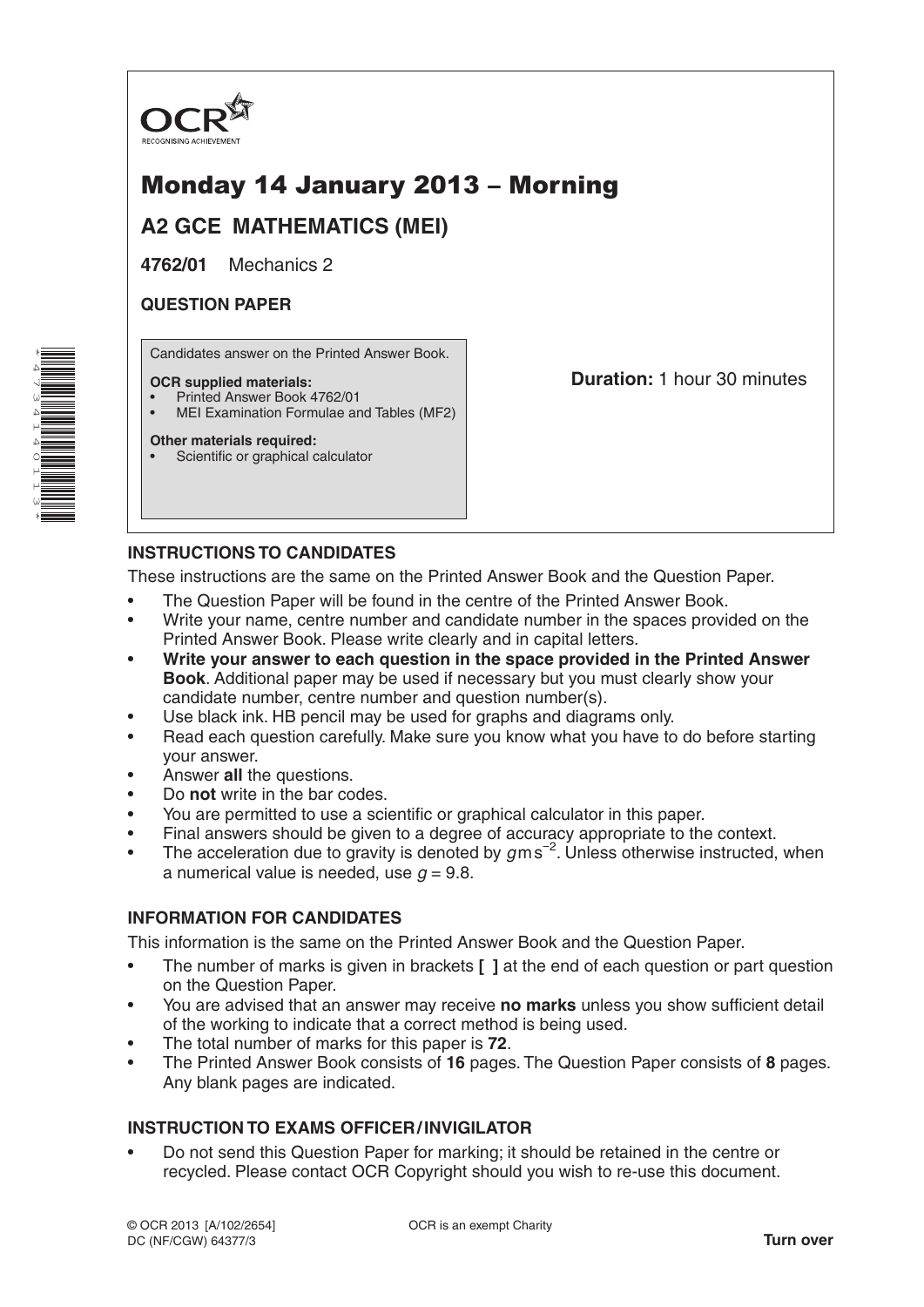**1 (a)**  Fig. 1.1 shows the velocities of a tanker of mass 120 000 tonnes before and after it changed speed and direction.





Calculate the magnitude of the impulse that acted on the tanker. **[4]** 

**(b)** An object of negligible size is at rest on a horizontal surface. It explodes into two parts, P and Q, which then slide along the surface.

Part P has mass  $0.4 \text{ kg}$  and speed  $6 \text{ m s}^{-1}$ . Part Q has mass  $0.5 \text{ kg}$ .

**(i)** Calculate the speed of Q immediately after the explosion. State how the directions of motion of P and Q are related. **[2]**

The explosion takes place at a distance of 0.75m from a raised vertical edge, as shown in Fig. 1.2. P travels along a line perpendicular to this edge.





After the explosion, P has a perfectly elastic direct collision with the raised edge and then collides again directly with Q. The collision between P and Q occurs  $\frac{2}{3}$  s after the explosion. Both collisions are instantaneous.

The contact between P and the surface is smooth but there is a constant frictional force between O and the surface.

- **(ii)** Show that Q has speed  $2.7 \text{ m s}^{-1}$  just before P collides with it. **[4]** 
	- *(iii)* Calculate the coefficient of friction between Q and the surface. [4]
- (iv) Given that the coefficient of restitution between P and Q is  $\frac{1}{8}$ , calculate the speed of Q immediately after its collision with P. **[5]**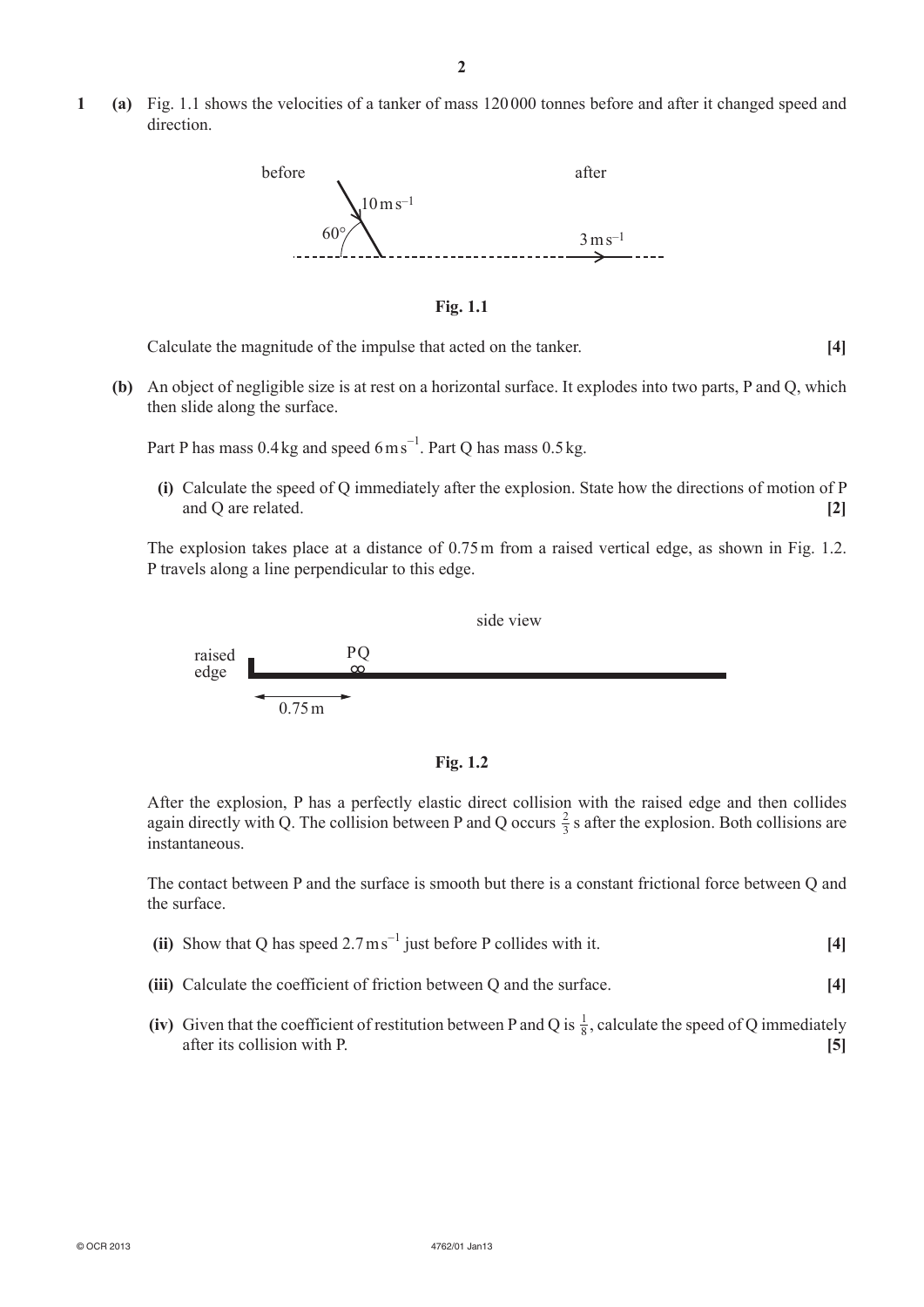**2**  This question is about 'kart gravity racing' in which, after an initial push, unpowered home-made karts race down a sloping track.

The moving karts have only the following resistive forces and these both act in the direction opposite to the motion.

- A force *R*, called rolling friction, with magnitude  $0.01Mg\cos\theta N$  where M kg is the mass of the kart and driver and  $\theta$  is the angle of the track with the horizontal
- A force *F* of varying magnitude, due to air resistance

A kart with its driver has a mass of 80kg.

One stretch of track slopes uniformly downwards at 4° to the horizontal. The kart travels 12m down this stretch of track. The total work done by the kart against both rolling friction and air resistance is 455J.

- **(i)** Calculate the work done against air resistance. **[4] [4]**
- (ii) During this motion, the kart's speed increases from  $2 \text{ m s}^{-1}$  to  $v \text{ m s}^{-1}$ . Use an energy method to calculate *v*. **[5]**

To reach the starting line, the kart (with the driver seated) is pushed *up* a slope against rolling friction and air resistance.

At one point the slope is at 5° to the horizontal, the air resistance is 15N, the acceleration of the kart is  $1.5 \text{ m s}^{-2}$  up the slope and the power of the pushing force is 405 W.

*(iii)* Calculate the speed of the kart at this point. **[7]**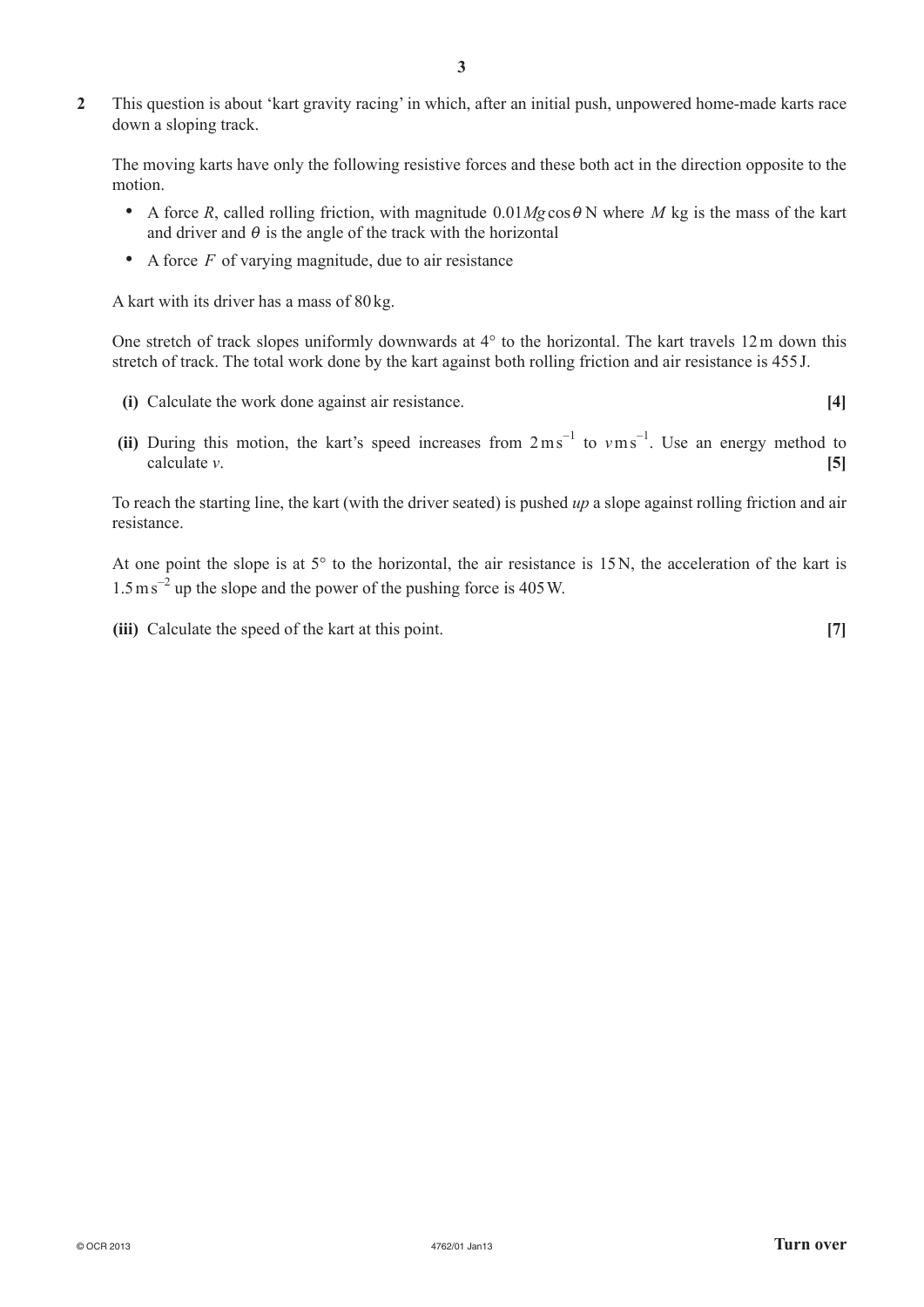**3** The object shown shaded in Fig. 3.1 is cut from a flat sheet of thin rigid uniform material; LMJK, OAIJ, AEFH and CDEB are rectangles. The grid-lines in Fig. 3.1 are 1cm apart.



 **(i)**  Calculate the coordinates of the centre of mass of the object referred to the axes shown in Fig. 3.1. **[5]**

The object is freely suspended from the point K and hangs in equilibrium.

**(ii)** Calculate the angle that KI makes with the vertical. **[4]** 

The mass of the object is 0.3 kg.

A particle of mass *m* kg is attached to the object at a point on the line OJ so that the new centre of mass is at the centre of the square OAIJ.

**(iii)** Calculate the value of *m* and the position of the particle referred to the axes shown in Fig. 3.1. **[6]** 

The extra particle is now removed and the object shown in Fig. 3.1 is folded: LMJK is folded along JM so that it is perpendicular to OAIJ; ABCDEFH is folded along AH so that it is perpendicular to OAIJ and on the same side of OAIJ as LMJK. The folded object is placed on a horizontal table with the edges KL and FED in contact with the table. A plan view and a 3D representation are shown in Fig. 3.2.



**Fig. 3.2**

**(iv)** On the plan, indicate the region corresponding to positions of the centre of mass for which the folded object is stable.

You are given that the *x*-coordinate of the centre of mass of the folded object is 1.7. Determine whether the object is stable. **[4]**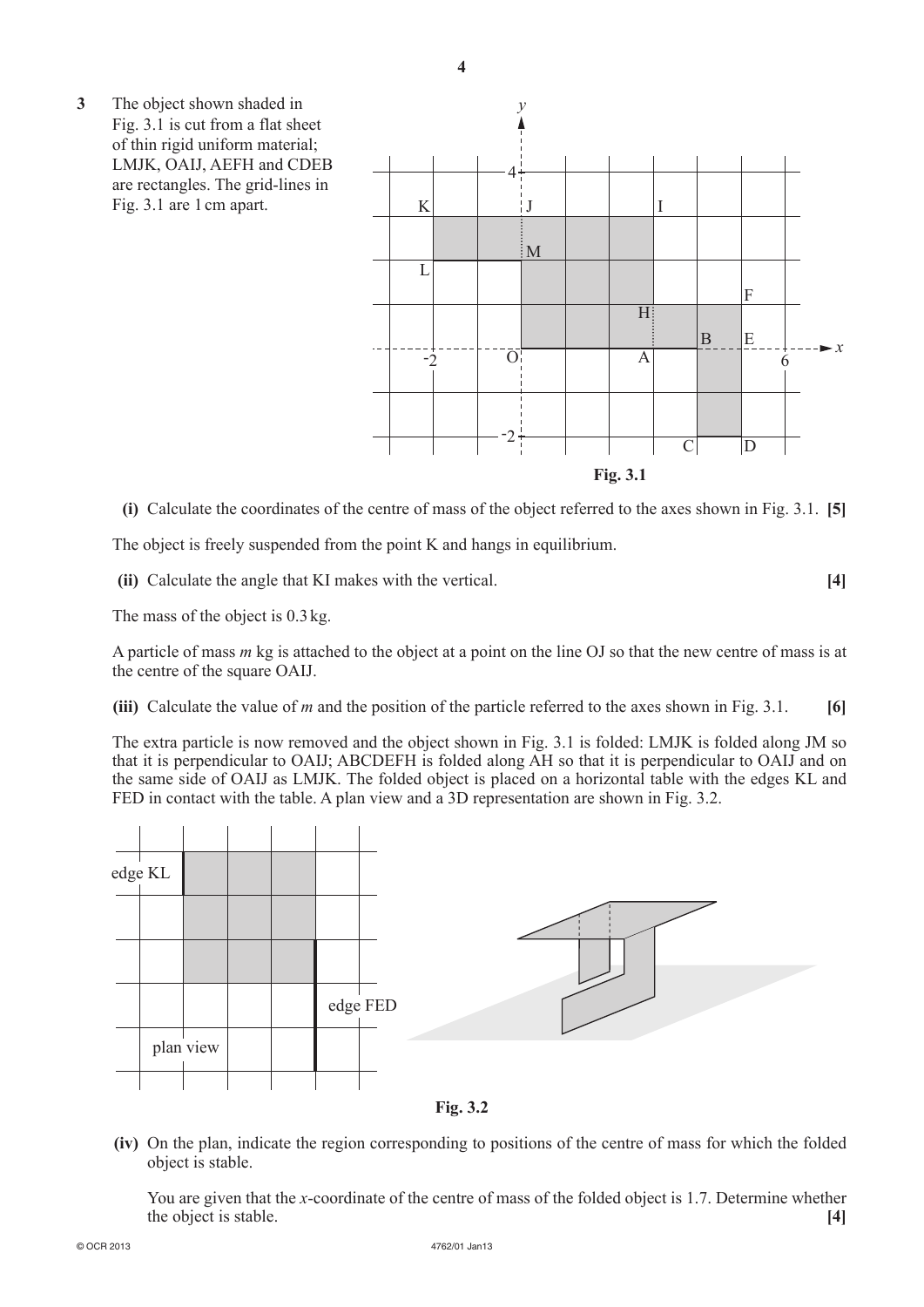- **4**  A rigid thin uniform rod AB with length 2.4m and weight 30N is used in different situations.
	- **(i)** In the first situation, the rod rests on a small support 0.6m from B and is held horizontally in equilibrium by a vertical string attached to A, as shown in Fig. 4.1.





Calculate the tension in the string and the force of the support on the rod. **[4]** 

**(ii)** In the second situation, the rod rests in equilibrium on the point of slipping with end A on a horizontal floor and the rod resting at P on a fixed block of height 0.9m, as shown in Fig. 4.2. The rod is perpendicular to the edge of the block on which it rests and is inclined at  $\theta$  to the horizontal.



**Fig. 4.2**

(*A*) Suppose that the contact between the block and the rod is rough with coefficient of friction 0.6 and contact between the end A and the floor is smooth.

Show that  $\tan \theta = 0.6$ . [5]

 (*B*) Suppose instead that the contact between the block and the rod is smooth and the contact between the end A and the floor is rough. The rod is now in limiting equilibrium at a different angle  $\theta$  such that the distance AP is 1.5m.

Calculate the normal reaction of the block on the rod.

Calculate the coefficient of friction between the rod and the floor. **[9]**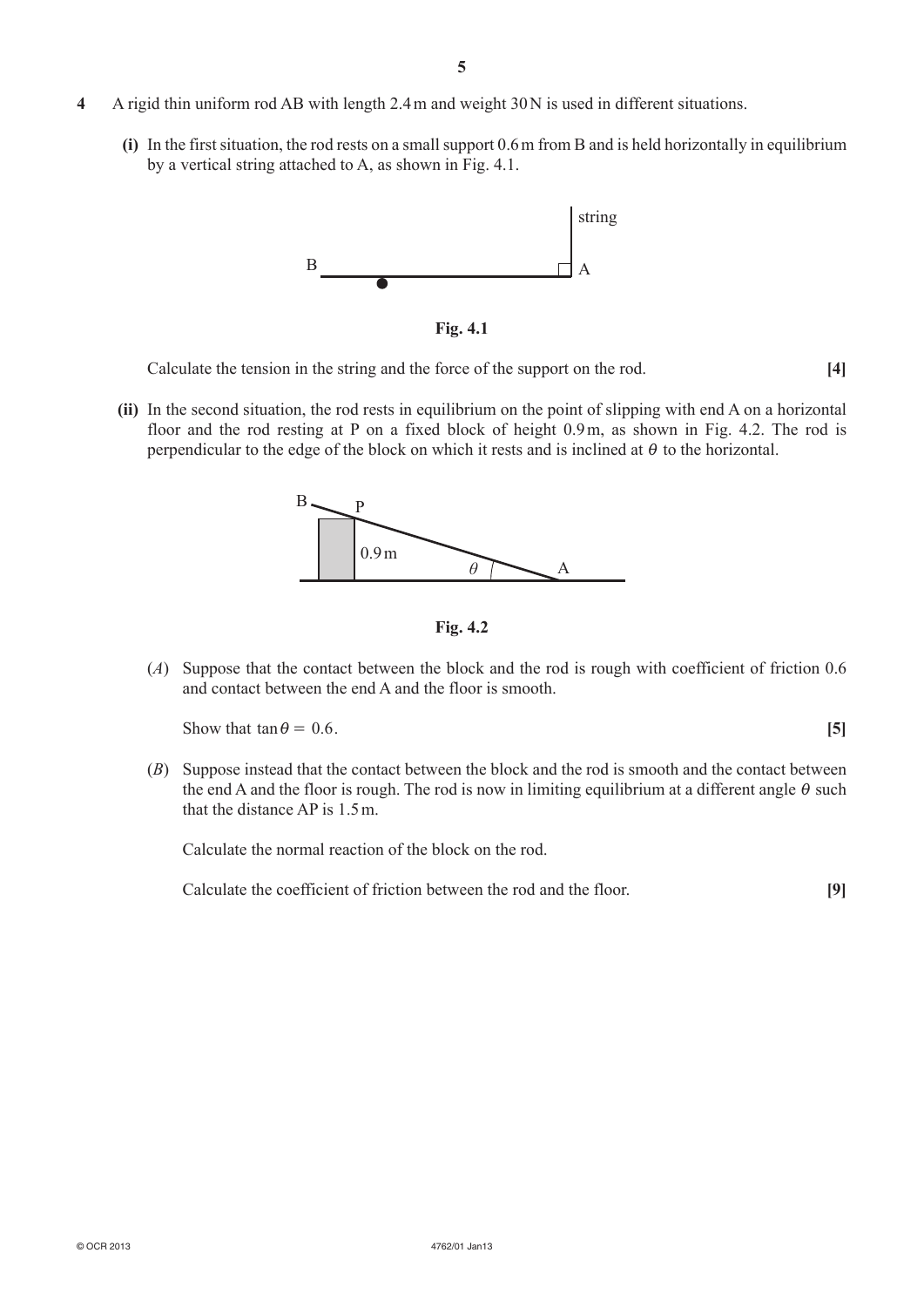#### **BLANK PAGE**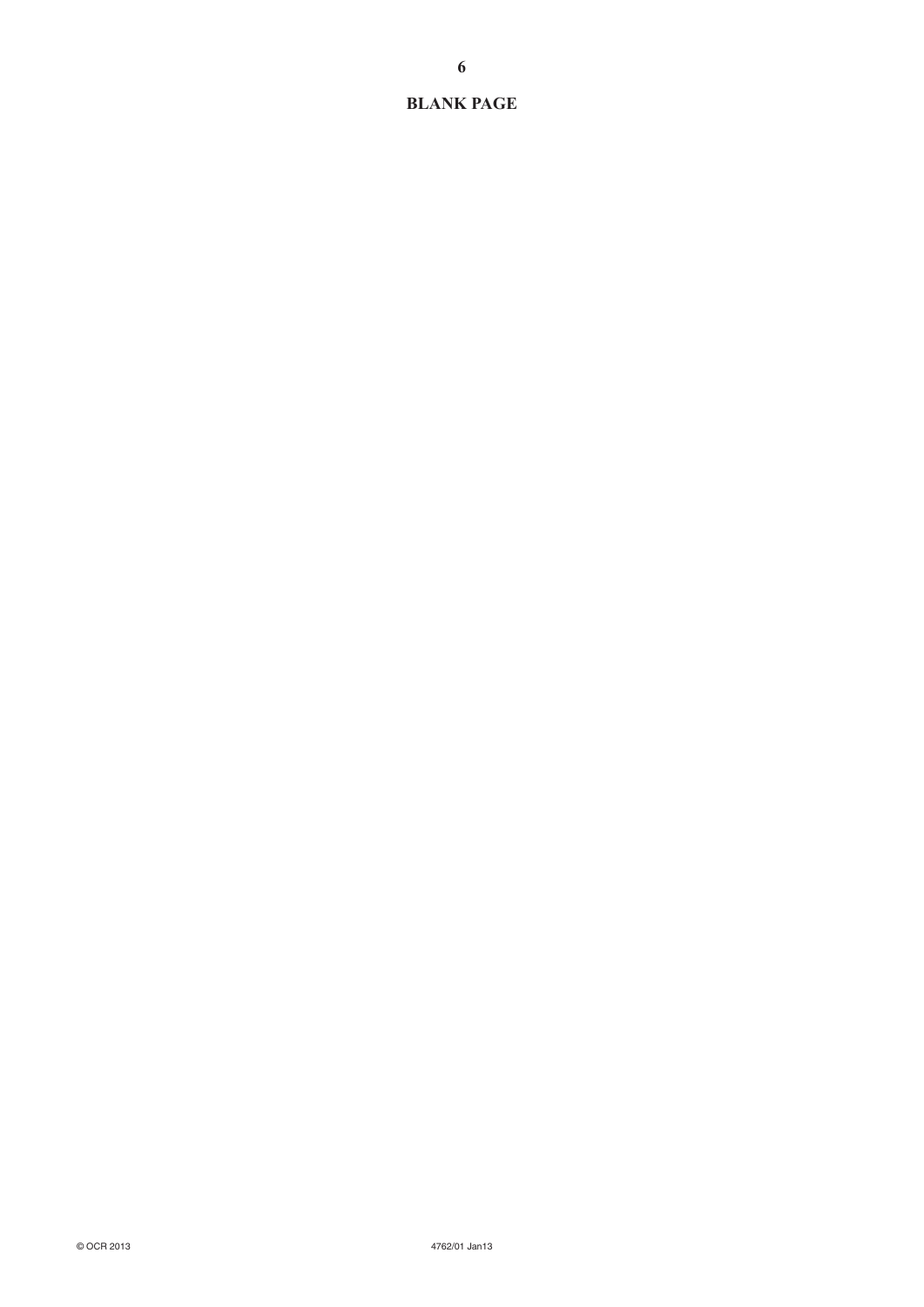#### **BLANK PAGE**